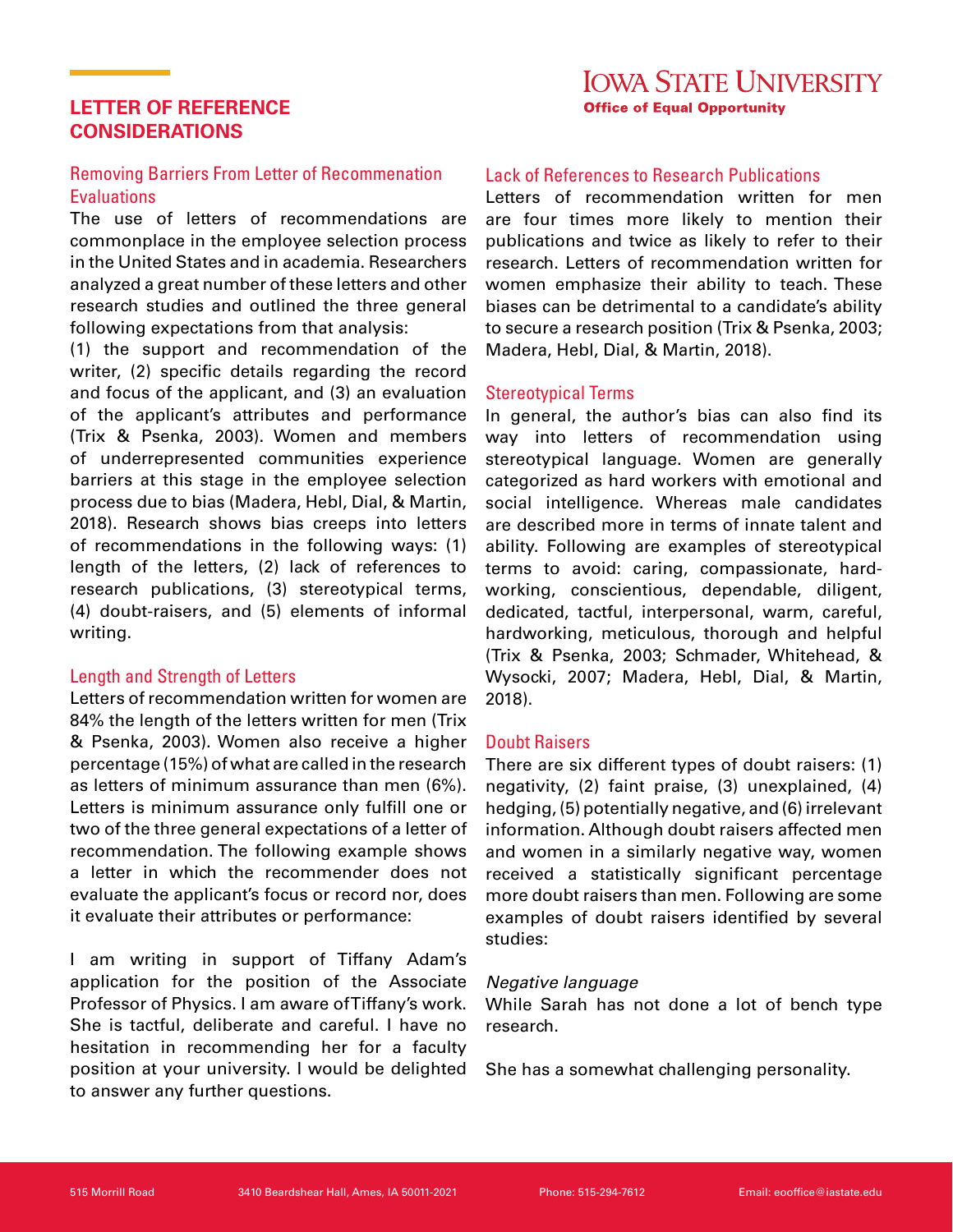Although his publications are not numerous as you know…

While not the best student I have had...

A look at [applicant's] publication record will show that she has not published a huge amount…

She is not the brightest, the most creative, the most independent, or original or productive, the most likely to be an outstanding teacher, or the most "anything" of her peers.

#### *Faint praise*

She worked hard on projects that she accepted.

I have every confidence that Billie will become better than average. She is void of mood swings and temper tantrums.

#### *Unexplained*

Now that she has chosen to leave the laboratory.

At first, despite truly spectacular GRE scores, she seemed quite unsure of herself.

#### *Hedging*

It appears that her health and personal life are stable.

She appears to be a highly motivated colleague.

I assume she will be a relatively good teacher of undergraduate and graduate students.

## *Potentially negative*

Although she has a number of papers in preparation and one under review, I think it would be fair to say that her record on paper would not place her among the top echelon of candidates for first rate programs.

As an independent worker she requires only a minimum amount of supervision.

Bright, enthusiastic, she responds well to feedback.

She is unlikely to become a superstar, but she is very solid.

She may not be the strongest student we've ever put out in any one aspect of academic excellence, but her profile is unique.

# *Irrelevant Information*

She is quite close to my wife.

She is very active in church (Trix & Psenka, 2003; Madera, Hebl, Dial, & Martin, 2018).

## Elements of Informal Writing

The following conventions of informal writing can also introduce bias into this step of the hiring process: (1) referring to the applicant by their first name, (2) referring to the applicant without their credentials, and (3) bringing up personal details. (Trix & Psenka, 2003; Madera, Hebl, Dial, & Martin, 2018).

## Best Practices for Evaluating Letters of Recommendation

Search committees can reduce the effect of this bias in several different ways.

First, Iowa State University can simply give letters of recommendation less weight than they would to other pieces of the employee selection process such as the interviews, curriculum vitae, review of work, and cover letter.

Second, Iowa State University can change the order of the stages of the employment selection process to de-emphasize the potential for bias